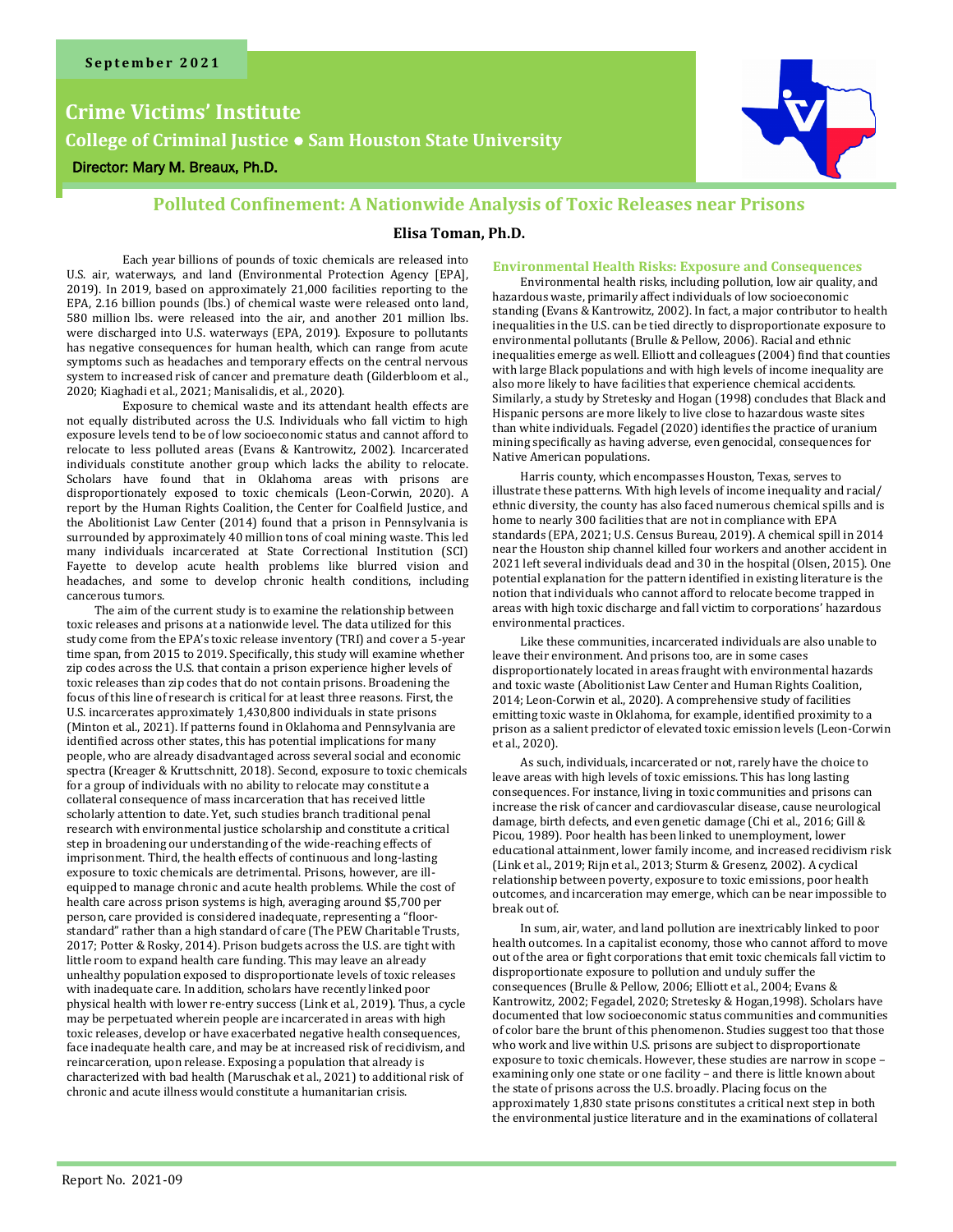#### **Polluted Confinement**

consequences of mass incarceration. Given that nearly 50% of individuals are incarcerated in the southern U.S., a specific focus on this geographic location is needed as well (Minton et al., 2021).

#### **Methods**

Data for this study come from the EPA's Toxic Release Inventory (TRI), the American Community Survey (ACS) 5-year estimates (2015- 2019), and each state's correctional department website. The TRI collects information from industrial facilities across the U.S. that release toxic chemicals and pollutants that impact ecological and human health. Specifically, chemicals that cause cancer, chronic illness, acute illness, or that have adverse environmental impacts are covered. Examples include zinc, lead, manganese, arsenic, copper, and ammonia (for a full list see: https://www.epa.gov/toxics-release-inventory-tri-program/tri-listedchemicals). Moreover, the TRI covers air, water, and land releases. Facilities that fall under manufacturing, mining, or power generation are mandated to report toxic release information to the EPA if they employ more than 10 individuals and if they release toxic chemicals at or above an assigned threshold on a yearly basis. For the current study, the following information was collected from the TRI data archive: facility location and pounds of toxic chemicals released on a yearly basis. The ACS is a yearly survey that collects information on demographic, economic, and housing characteristics across the U.S. Data from the ACS are utilized to control for potential confounding factors, such as median income and racial/ethnic make-up of the community. Finally, the correctional department websites for all 50 U.S. states were used to collect location information for prisons in operation during the examined time period. The analyses include all state prisons, including private state prisons, but exclude federal prisons and county jails.

**Dependent Variable**. The dependent variable is pounds of toxic chemicals released, captured at the zip code level for each year between 2015 and 2019. For each facility and for each year, the amount of released toxic chemicals was summed such that each facility had one amount released per year. The amount released by facilities in the same zip code was then summed to create one release amount measure per zip code per year (see e.g., Leon-Corwin et al., 2020). Zip codes that had 0 values for emissions were dropped from the analyses<sup>1</sup>. The final zip code level emissions variable was log transformed due to skewness (original variable skew = 68.72, log transformed variable skew = -0.95).

**Independent Variable**. The independent variable is a dichotomous indicator of whether a zip code contains a prison or neighbors a zip code with a prison. Zip codes are coded as "1" if there is a prison in the zip code or if a neighboring zip code contains a prison (see e.g., Leon-Corwin et al., 2020). Those zip codes that do not contain a prison and that are not adjacent to a zip code with a prison are coded as "0". To create a list of neighboring zip codes, zip code boundaries were imported into ArcGIS software and a polygon neighbor analysis was conducted. Zip codes that did not contain a TRI facility were removed from the analysis.

**Control Variables**. At the zip code level, control variables include percent Black, percent Asian, percent American Indian, percent Hispanic/Latino2, total population, median income, and percent employed in manufacturing. At the state level, the following controls are included: size of the state to account for density, percent republican leaning, and percent democrat leaning. Political leanings of a state may impact pollution levels – studies find that left-leaning countries, for example, are associated with lower pollution levels (Neumayer, 2003). Not least, reporting year is included as a control variable.

**Analytic Technique.** The analyses proceed in two steps. First, descriptive statistics and bivariate differences between prison and non-prison zip codes are examined. Robust tests for equality of variances are conducted followed by a series of t-tests. Second, multilevel mixed-effects linear regression models are estimated due to the nature of the dependent variable and the nesting of zip codes within states. Two models are estimated, one for the U.S. (n = 33,511) and one for states in the South (n = 12,927) only3. For both, a multilevel model is estimated and compared to a single level model. To determine if multilevel modeling is appropriate Akaike's Information Criteria (AIC) and Bayesian Information Criteria (BIC) are compared and the intraclass correlation coefficient (ICC) is produced.

#### **Results**

**Descriptive Statistics and Bivariate Differences.** There are 33,511 zip code level observations across the five-year period (2015-2019). As shown in table 1, across the examined time period, an average of 582,799 pounds (lbs.) of toxic chemicals were released. Prison zip codes have lower emission numbers than non-prison zip codes, but this difference is not significant as shown in table 2. In Southern states, an average of 399,245 lbs. of emissions occurred. While the amount in prison zip codes is higher, about 401,218 lbs., there are no significant differences at the bivariate level4.

#### **Table 1. Descriptives Statistics 2015-2019**

| Full Sample (n =<br>33,511)                            | Mean           | S.D.         | Min            | Max            |
|--------------------------------------------------------|----------------|--------------|----------------|----------------|
| Dependent Variable                                     |                |              |                |                |
| Emissions                                              | 582799.20      | 11200000.00  | 0.00           | 1080000000.00  |
| Ln(Emissions)                                          | 8.41           | 4.43         | $-12.21$       | 20.80          |
| Independent Variable                                   |                |              |                |                |
| Prison Zip<br>Control Variables - Zip<br>Level         | 0.23           | 0.42         | 0.00           | 1.00           |
| <b>Total Population</b>                                | 20281.73       | 17388.30     | 44.00          | 118291.00      |
| % Black                                                | 11.83          | 18.12        | 0.00           | 100.00         |
| % Latinx                                               | 13.10          | 17.68        | 0.00           | 98.93          |
| % American Indian                                      | 0.77           | 3.80         | 0.00           | 96.84          |
| % Asian                                                | 3.00           | 6.15         | 0.00           | 75.24          |
| % in Manufacturing                                     | 13.40          | 7.64         | 0.00           | 62.30          |
| Median Income                                          | 59977.73       | 21959.15     | 7784.00        | 240507.00      |
| Control Variables –<br>State Level<br><b>Land Mass</b> | 70036.92       | 85841.21     | 1034.00        | 570641.00      |
|                                                        |                |              |                |                |
| % Republican<br>% Democrat                             | 39.78<br>42.36 | 7.50<br>7.31 | 27.00<br>25.00 | 57.00<br>57.00 |
| Southern States $(n =$<br>12,927)                      | Mean           | S.D.         | Min            | Max            |
| Dependent Variable                                     |                |              |                |                |
| Emissions                                              |                |              |                |                |
|                                                        | 399821.20      | 1907037.00   | 0.00           | 68900000.00    |
| Ln(Emissions)                                          | 8.27           | 4.90         | $-8.52$        | 18.05          |
| Independent Variable                                   |                |              |                |                |
| Prison Zip                                             | 0.29           | 0.45         | 0.00           | 1.00           |
| Control Variables - Zip<br>Level                       |                |              |                |                |
| <b>Total Population</b>                                |                |              |                |                |
|                                                        | 20726.47       | 16894.02     | 80.00          | 118291         |
| % Black                                                | 20.39          | 21.34        | 0.00           | 100.00         |
| % Latinx                                               | 14.03          | 18.18        | 0.00           | 98.93          |
| % American Indian                                      | 0.74           | 2.90         | 0.00           | 69.60          |
| % Asian                                                | 2.00           | 3.73         | 0.00           | 50.73          |
| % in Manufacturing                                     | 12.34          | 7.43         | 0.00           | 60.95          |
| Median Income                                          |                |              |                |                |
| Control Variables-<br>State Level                      | 53874.44       | 20182.38     | 12676.00       | 240507.00      |
| Land Mass                                              |                |              |                |                |
|                                                        | 54272.25       | 57796.34     | 1949.00        | 261232.00      |
| % Republican                                           | 41.69          | 5.76         | 29.00          | 52.00          |
|                                                        | 42.00          | 5.72         | 35.00          | 55.00          |

*Note: S.D. = standard deviation*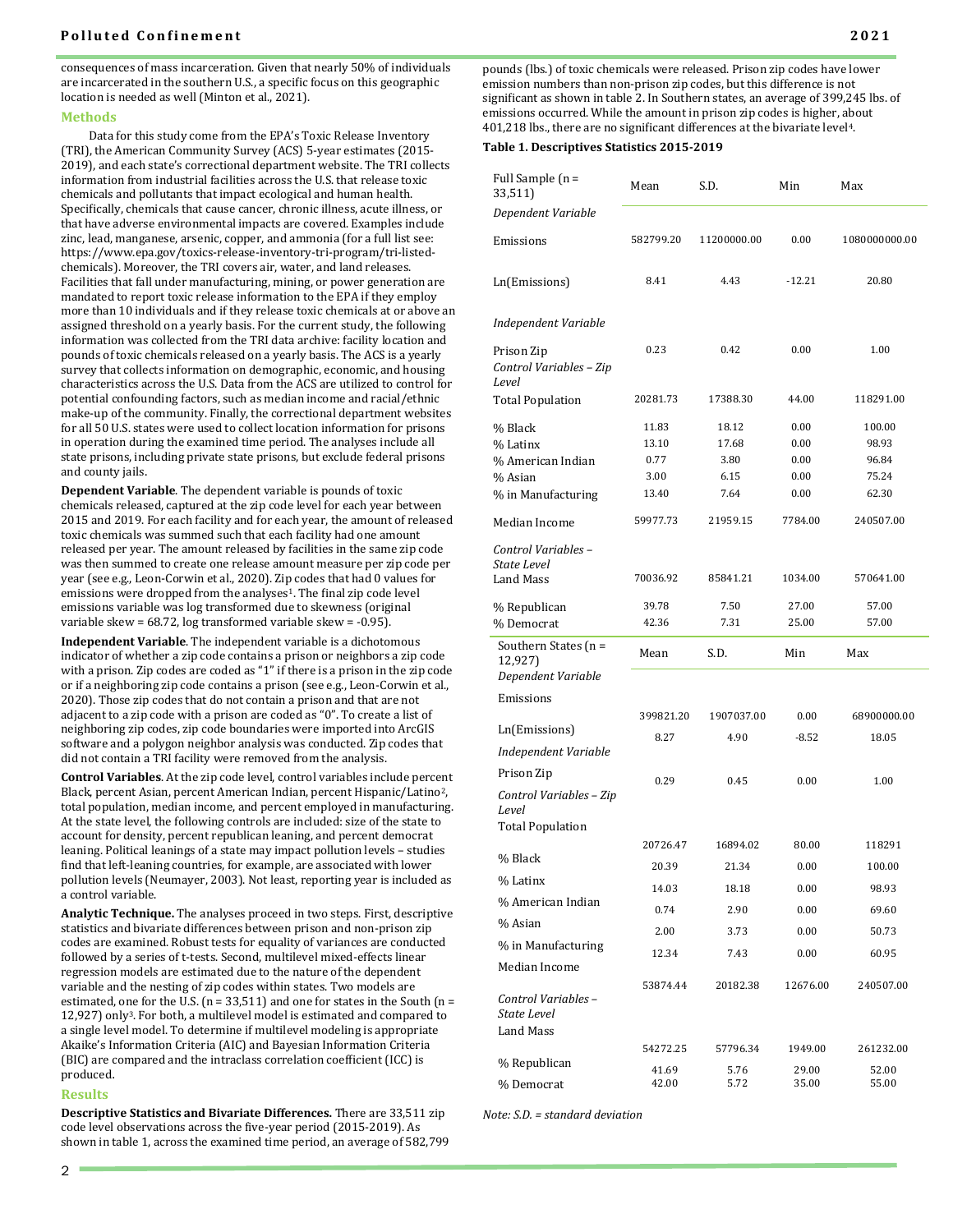#### **Polluted Confinement** 2021

In terms of zip code level control variables, the total population averages around 20,281 persons. Twelve percent of the population is Black, 13% is Hispanic, less than 1% is American Indian, and 3% is Asian. About 13% of the population is employed in the manufacturing sector and the median income is just under \$60,000. Southern state zip codes have an average of 20,726 persons per zip code. Twenty percent of the population is Black, 14% is Hispanic, less than 1% is American Indian, and 2% is Asian. Twelve percent work in manufacturing, and the median income is \$53,874.

Across the U.S., prison zip codes have a significantly higher percentage of Black and American Indian residents, a lower percentage of Hispanic, Asian, and manufacturing sector employed residents, and significantly lower median income. Southern state prison zip codes have significantly more Black residents and residents employed in the manufacturing sector. The total population in prison zip codes is lower than in non-prison zip codes, and there are fewer Hispanic and Asian residents. The median income in prison zip codes is significantly lower than in non-prison zip codes.

#### **Table 2. Bivariate Comparisons**

*Note*: D.f. = degrees of freedom, Sig. = significance

#### Full Sample (n = 33,511)

|                         | Prison Zip | Non-Prison<br>Zip | T-test   |       |       |
|-------------------------|------------|-------------------|----------|-------|-------|
|                         | Mean       | Mean              | t        | D.f.  | Sig.  |
| Emissions               | 616974.70  | 465865.80         | 1.04     | 33509 | 0.300 |
| <b>Total Population</b> | 20361.91   | 20007.38          | 1.56     | 33509 | 0.118 |
| % Black                 | 10.79      | 15.40             | $-19.60$ | 33509 | 0.000 |
| % Latinx                | 13.43      | 11.95             | 6.41     | 33509 | 0.000 |
| % American Indian       | 0.73       | 0.89              | $-3.29$  | 33509 | 0.001 |
| % Asian                 | 3.29       | 2.00              | 16.11    | 33509 | 0.000 |
| % in Manufacturing      | 13.50      | 13.05             | 4.50     | 33509 | 0.000 |
| Median Income           | 61076.25   | 56219.06          | 17.01    | 33509 | 0.000 |

Southern States (n = 12,927)

|                         | Prison Zip | Non-Prison<br>Zip | T-test           |                |                |
|-------------------------|------------|-------------------|------------------|----------------|----------------|
|                         | Mean       | Mean              | t                | D.f.           | Sig.           |
| Emissions               | 399245.40  | 401217.70         |                  |                |                |
| <b>Total Population</b> | 21287.01   |                   | $-0.06$          | 8686.67        | 0.953          |
| % Black                 | 18.79      | 19367.02          | 5.88             | 12925          | 0.000          |
| % Latinx                | 15.35      | 24.28             | $-13.39$         | 12925          | 0.000          |
| % American Indian       | 0.76       | 10.82             | 12.96            | 12925          | 0.000          |
| % Asian                 | 2.23       | 0.70              | 1.11             | 12925          | 0.266          |
| % in Manufacturing      | 12.12      | 1.44<br>12.88     | 10.91            | 12925          | 0.000          |
| Median Income           | 55377.05   | 50230.18          | $-5.28$<br>13.27 | 12925<br>12925 | 0.000<br>0.000 |

**Multilevel Results – Full Sample.** Table 3 depicts the results of a mixed effects multilevel regression model of prison zip codes on the natural log of emissions. The ICC value is 0.03

and the AIC and BIC values of the multilevel model are smaller than those of the single level model, indicating that a multilevel model is appropriate.

#### **Table 3. Mixed effects multilevel regression of prison zip codes on natural log of emissions (n=33,511)**

*Note:* 2015 serves as reference; S.E. = standard error; \* p<.05, \*\*p<.01, \*\*\*p<.001

|                                        | b                  | S.E.           | Exp(b)            |
|----------------------------------------|--------------------|----------------|-------------------|
| Prison or Adjacent<br>Zip<br>Zip-Level | $0.400***$         | 0.058          | 1.492             |
| <b>Total Population</b>                | $-0.000004*$       | 0.000          | 1.000             |
| % Black                                | $0.006***$         | 0.002          | 1.006             |
| % Latinx                               | $0.011***$         | 0.002          | 1.011             |
| % American Indian                      | $0.030***$         | 0.007          | 1.030             |
| % Asian                                | $-0.016**$         | 0.005          | 0.984             |
| % in Manufacturing                     | $0.074***$         | 0.004          | 1.077             |
| Median Income                          | $-0.00002***$      | 0.000          | 1.000             |
| State-Level                            |                    |                |                   |
| <b>Land Mass</b>                       | $0.000004*$        | 0.000          | 1.000             |
| % Republican                           | 0.040              | 0.043          | 1.040             |
| % Democrat                             | $-0.002$           | 0.046          | 0.998             |
| Reporting Year                         |                    |                |                   |
| 2016                                   | $-0.138$           | 0.079          | 0.871             |
| 2017                                   | $-0.159*$          | 0.079          | 0.853             |
| 2018                                   | $-0.134$           | 0.079          | 0.875             |
| 2019<br>Constant                       | $-0.171*$<br>6.992 | 0.079<br>3.659 | 0.843<br>1088.288 |

Several trends emerge when examining table 3. First, prison zip codes are positively associated with the natural log of emissions (*b* = 0.400). More specifically, emissions in prison zip codes are 49% higher than in non-prison zip codes. Second, several control variables are significant and in the predicted direction. For example, for every 1,000 person increase in total population, emissions decrease by 4%. The racial and ethnic makeup of zip codes also influence emission levels. For example, a 10-point increase in the percentage of Black residents yields a 6% increase in emissions while a 10-point increase in the percentage of Asian residents results in a 16% decrease. Not least, as median income increases by \$100, emissions decrease by 2%.

**Multivariate Results – Southern States**. A similar pattern emerges when examining southern states, the model for which is depicted in table 4. In comparison to a single level model, the multilevel model fits the data better. The ICC value is 0.04 and the AIC and BIC values for the multilevel model were smaller than for the single level model.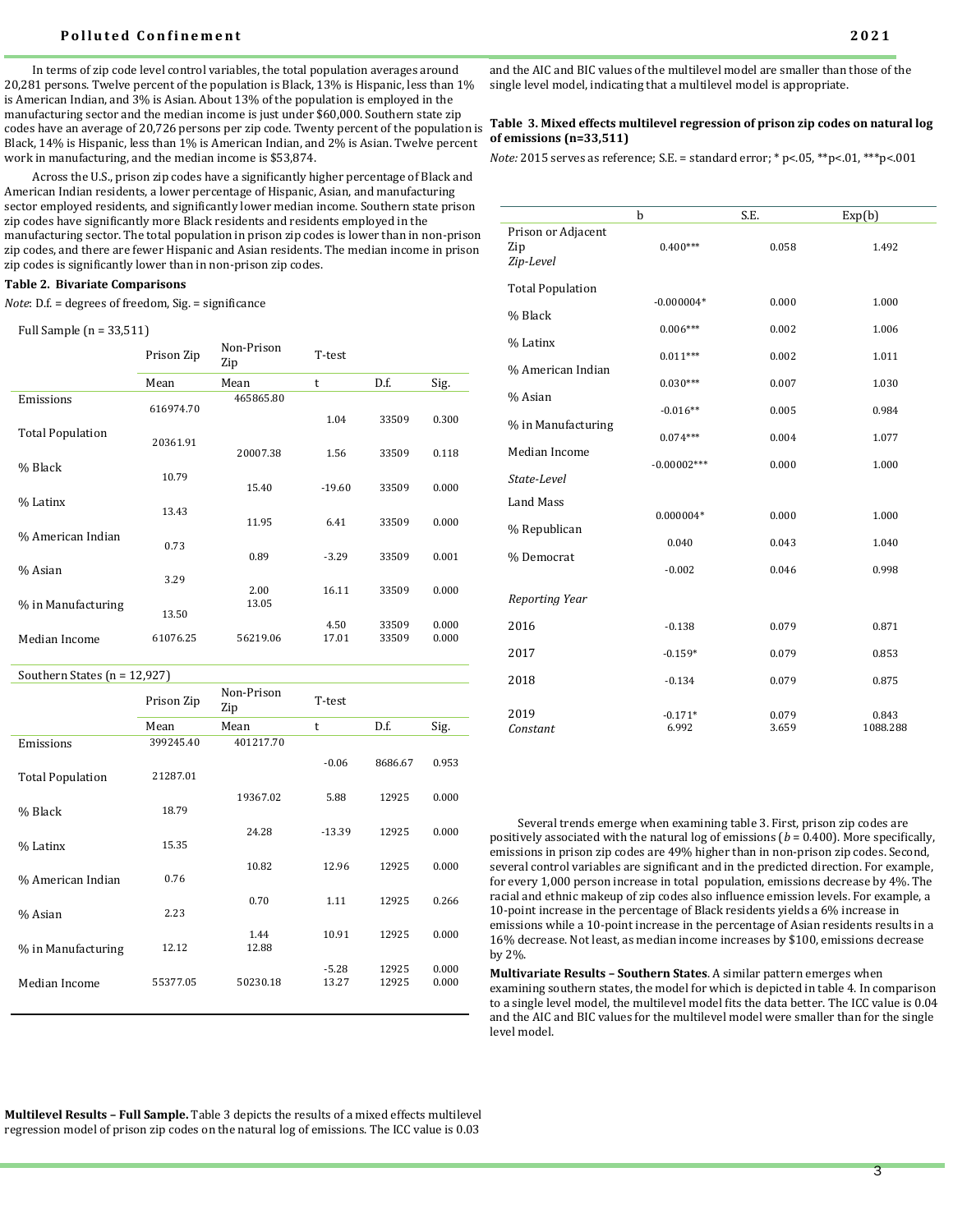#### **Table 4. Mixed effects multilevel regression of prison zip codes on natural log of emissions, Southern states only**

|                                     | $\mathbf b$   | S.E.  | Exp(b) |  |
|-------------------------------------|---------------|-------|--------|--|
|                                     |               |       |        |  |
| Prison or Adjacent Zip<br>Zip-Level | $0.574***$    | 0.095 | 1.775  |  |
| <b>Total Population</b>             |               |       |        |  |
|                                     |               |       |        |  |
| % Black                             | $-0.00002***$ | 0.000 | 1.000  |  |
| % Latinx                            | $0.010***$    | 0.002 | 1.010  |  |
| % American Indian                   | $0.019***$    | 0.003 | 1.019  |  |
|                                     |               |       |        |  |
| % Asian                             | $0.050**$     | 0.017 | 1.051  |  |
| % in Manufacturing                  | $-0.063***$   | 0.013 | 0.939  |  |
|                                     | $0.103***$    | 0.007 | 1.109  |  |
| Median Income                       |               |       |        |  |
|                                     |               |       |        |  |
|                                     | $-0.00002***$ | 0.000 | 1.000  |  |
| State-Level                         |               |       |        |  |
| Land Mass                           | 0.000         | 0.000 | 1.000  |  |
| % Republican                        | 0.120         | 0.115 | 1.128  |  |
| % Democrat                          | 0.090         | 0.121 | 1.094  |  |
|                                     |               |       |        |  |
| Reporting Year                      |               |       |        |  |
| 2016                                | $-0.190$      | 0.137 | 0.827  |  |
| 2017                                | $-0.178$      | 0.137 | 0.837  |  |
| 2018                                | $-0.116$      | 0.137 | 0.890  |  |
| 2019                                | $-0.176$      | 0.137 | 0.838  |  |
| Constant                            | $-0.484$      | 9.834 | 0.616  |  |

*Note:* 2015 serves as reference; S.E. = standard error; \* p<.05, \*\*p<.01, \*\*\*p<.001

#### **Discussion**

The release of toxic chemicals into the air, water, and land has implications for global, public, and personal health. While as a society we have come to accept (regulated) polluting as a means to an end, we must also face the reality that not all communities suffer the consequences of this custom equally. Groups with little to no ability to relocate suffer the brunt of environmental pollution. Traditionally, environmental justice scholars have focused on community factors like poverty, income inequality, and race/ethnicity to shed light on who is most affected by toxic releases. Here, the characteristic of interest was the presence of prisons and how this relates to toxic emissions. Incarcerated individuals have no ability in deciding where they will reside while under supervision of the state. Understanding if and how such groups are differentially exposed to environmental toxic chemicals thus constituted a critical next step in bridging environmental justice and prison literature.

There are three findings that deserve reiteration here. First, the results confirmed and extended earlier work by Leon-Corwin and colleagues (2020). Patterns identified by the authors in Oklahoma emerged across the U.S. It is thus likely that of the over 1.4 million individuals housed in state prisons, many will be (perhaps unknowingly) exposed to toxic releases and attendant environmental pollution while under the care of the state. As discussed, such exposure can have detrimental effects on individuals' physical health, which prisons are ill equipped to deal with (Potter & Rosky, 2014). Because approximately half of the prison population already suffers from existing chronic health conditions (Maruschak et al., 2021), this pattern exposed an additional layer of harm levied on the incarcerated population. And this harm is not without consequence as physical health problems can lead to increased risk of recidivism via its effect on employment status and social bonds (Link et al., 2019). Thus, our current practices may contribute to the cycle of reoffending that plagues U.S. correctional programs (Durose & Antenangeli, 2021). Beyond that, and as noted by Leon-Corwin and colleagues (2020), exposing persons with no ability to relocate to high levels of toxic emissions may constitute a human rights violation.

Second, findings showed that this pattern was especially pronounced in states in the South. This is particularly troublesome as southern states incarcerate a large portion of the total U.S. prison population. For example, Texas alone holds 11% of the total imprisoned population, which constitutes more individuals than are incarcerated in some entire countries (BBC, 2005; Minton et al., 2021). Prisons located in the southern U.S. are also known for being under-staffed, underfunded, and dangerous (Clarke, 2018; Jones, 2019; Wagner, 2014). Thus, this amalgamation of factors highlights a worrying practice in a region of the U.S. already known for problematic prison practices.

Third, and not least, findings showed that in zip codes with high percentages of Black, Hispanic, or American Indian residents emission levels were high. Income levels too predicted emissions, such that higher income zip codes were likely to have lower toxic releases. This finding falls in line with existing environmental justice work and highlights that underserved communities must grapple with a combination of negative experiences that can leave them entrenched in poverty, poor health, and without the ability to leave or fight corporations (Elliott et al., 2004; Fegadel, 2020; Stretesky & Hogan,1998).

This study is not without limitations. Perhaps most important is the fact that the emission levels are self-reported by facilities and there may well be reason to underreport the levels of toxic emissions. Thus, the numbers examined here may paint an incomplete picture. In addition, this study focused on zip code level emissions. Zip codes do not constitute a geographic region to which emissions are limited to. It is certainly possible that toxic chemicals released into the waterways in one zip code, for example, have impacts on areas that are much farther than a neighboring zip code. More nuanced studies of released toxic chemicals are necessary.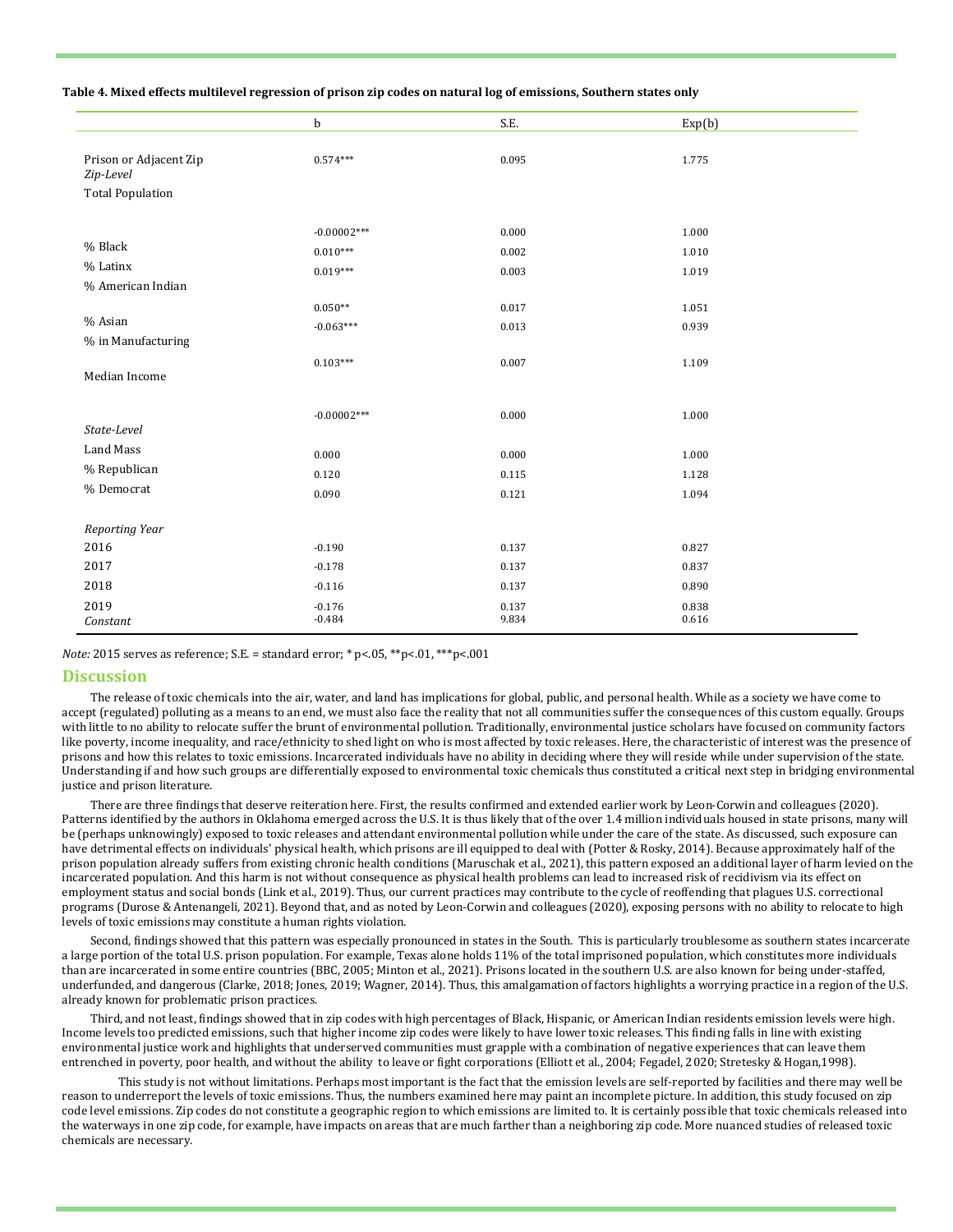Given these limitations, it is critical for future research to continue examining this line of work. This study highlighted the importance of considering collateral consequences of mass imprisonment that intersect with the environment. Scholars can build upon this work in several ways. For example, here the focus was on the U.S. as whole and the south specifically. Other regions of the U.S. should be examined, and inter-region differences explored. In addition, more nuanced distance-based analyses should be explored to determine not only zip code level differences, but proximity to correctional facilities and emission level differences.

Taken as a whole, this study identified a critical area of concern when it comes to collateral consequences of mass incarceration. Individuals in U.S. prisons may be disproportionately exposed to toxic chemicals that can have long term effects on their health. Genetic damage caused by such toxic chemicals can also be passed down to children, which can lead to poor health outcomes and further entrenchment in a low socioeconomic status (Lloyd-Smith & Sheffield-Brotherton, 2008; Rijn et al., 2013; Sturm & Gresenz, 2002). Human rights include the right to a healthy and adequate environment. Subjecting individuals to forced residence in unhealthy and polluted environments may not only be morally questionable, but it could also constitute a violation of our basic human rights. It is time for us to consider the ethical and moral consequences of our current practices of mass imprisonment and wide-spread environmental pollution that occurs largely without consequence.

<sup>1</sup> Some facilities reported 0 emissions. Whether this is accurate, or a data entry error is unknown.

<sup>2</sup> Racial/ethnic group names are derived from the ACS.

<sup>3</sup>Utilizing the U.S. Census Bureau categorization of States, the South includes Alabama, Arkansas, Delaware, Florida, Georgia, Kentucky, Louisiana, Maryland, Mississippi, North Carolina, Oklahoma, South Carolina, Tennessee, Texas, Virginia, and West Virginia.

<sup>4</sup>Note, bivariate differences were examined using the non-transformed emissions variable.

#### **References**

Abolitionist Law Center and the Human Rights Coalition. (2014). *No escape: Exposure to toxic coal waste at state correctional institution Fayette*. Retrieved from: https://abolitionistlawcenter.org/wp-content/uploads/2014/09/no-escape-3-3mb.pdf

BBC. (2005, June 20). *World prison populations*. BBC News. http://news.bbc.co.uk/2/shared/spl/hi/uk/06/prisons/html/nn2page1.stm

Brulle, R., & Pellow, D. (2006). Environmental justice: Human health and environmental inequalities. *Annual Review of Public Health, 27*, 103-124.

Chi, G., Hajat, A., Bird, C., Cullen, M., Griffin, B., Miller, K., Shih, R., Stefanick, M., Vedal, S., Whitsel, E., & Kaufman, J. (2016). Individual and neighborhood socioeconomic status and the association between air pollution and cardiovascular disease. *Environmental Health Perspectives, 124*(12), 1840-1847.

Clarke, M. (2018, October 12). Low pay, high staff turnover drive Texas prison guard shortage. *Prison Legal News*. [https://www.prisonlegalnews.org/](https://www.prisonlegalnews.org/news/2018/oct/12/low-pay-high-staff-turnover-drive-texas-prison-guard-shortage/) [news/2018/oct/12/low](https://www.prisonlegalnews.org/news/2018/oct/12/low-pay-high-staff-turnover-drive-texas-prison-guard-shortage/)-pay-high-staff-turnover-drive-texas-prison-guard-shortage/

Durose, M., & Antenangeli, L. (2021). *Recidivism of prisoners released in 34 states in 2021: A 5-year follow-up period (2012-2017)*. Bureau of Justice Statistics.

- Elliott, M., Wang, Y., Lowe, R., & Kleindorfer, P. (2004). Environmental justice: Frequency and severity of U.S. chemical industry accidents and the socioeconomic status of surrounding communities. *Journal of Epidemiol Community Health, 58*, 24-30.
- Environmental Protection Agency (2019). 2019 Toxics release inventory national analysis complete report. Retrieved from: [https://www.epa.gov/sites/](https://www.epa.gov/sites/default/files/2021-01/documents/2019_tri_national_analysis_complete_report.pdf) default/files/2021-[01/documents/2019\\_tri\\_national\\_analysis\\_complete\\_report.pdf](https://www.epa.gov/sites/default/files/2021-01/documents/2019_tri_national_analysis_complete_report.pdf)

Environmental Protection Agency (2021). Enforcement and compliance history online. Retrieved from: <https://echo.epa.gov/>

- Evans, G., & Kantrowitz, E. (2002). Socioeconomic status and health: Potential role of environmental risk exposure. *Annual Review of Public Health, 23*, 303-331.
- Fegadel, A. (2020). Toxic colonialism and green victimization of Native Americans: An examination of the genocidal impacts of uranium mining. [Doctoral dissertation, University of South Florida]. Scholar Commons.
- Gilderbloom, J., Meares, W., & Squites, G. (2020). Pollution, place, and premature death: Evidence from a mid-sized city. *Local Environment, 6,* 419-432.
- Jones, A. (2019, June 18). Cruel and unusual punishment: When states don't provide air conditioning in prison. *Prison Policy Initiative*. [https://www.prisonpolicy.org/blog/2019/06/18/air](https://www.prisonpolicy.org/blog/2019/06/18/air-conditioning/)-conditioning/
- Kiaghadi, A., Rifai, H., & Dawson, C. (2021). The presence of superfund sites as a determinant of life expectancy in the United States. *Nature Communications, 12*, 1-12.

Kreager, D., & Kruttschnitt, C. (2018). Inmate society in the era of mass incarceration. *Annual Review of Criminology, 1*, 261-283.

- Leon-Corwin, M., McElroy, J., Estes, M., Lewis, J., & Long, M. (2020). Polluting our prisons? An examination of Oklahoma prison locations and toxic releases, 2011- 2017. *Punishment & Society, 22*, 413-438.
- Link, N., Ward, J., & Stansfield, R. (2019). Consequences of mental and physical health for reentry and recidivism: Toward a health-based model of desistance. *Criminology, 57*(3), 544-573.
- Lloyd-Smith, M., & Sheffield-Brotherton, B. (2008). Children's environmental health: Intergenerational equity in action a civil society perspective. *Annals of the New York Academy of Sciences, 1140*, 190-200.